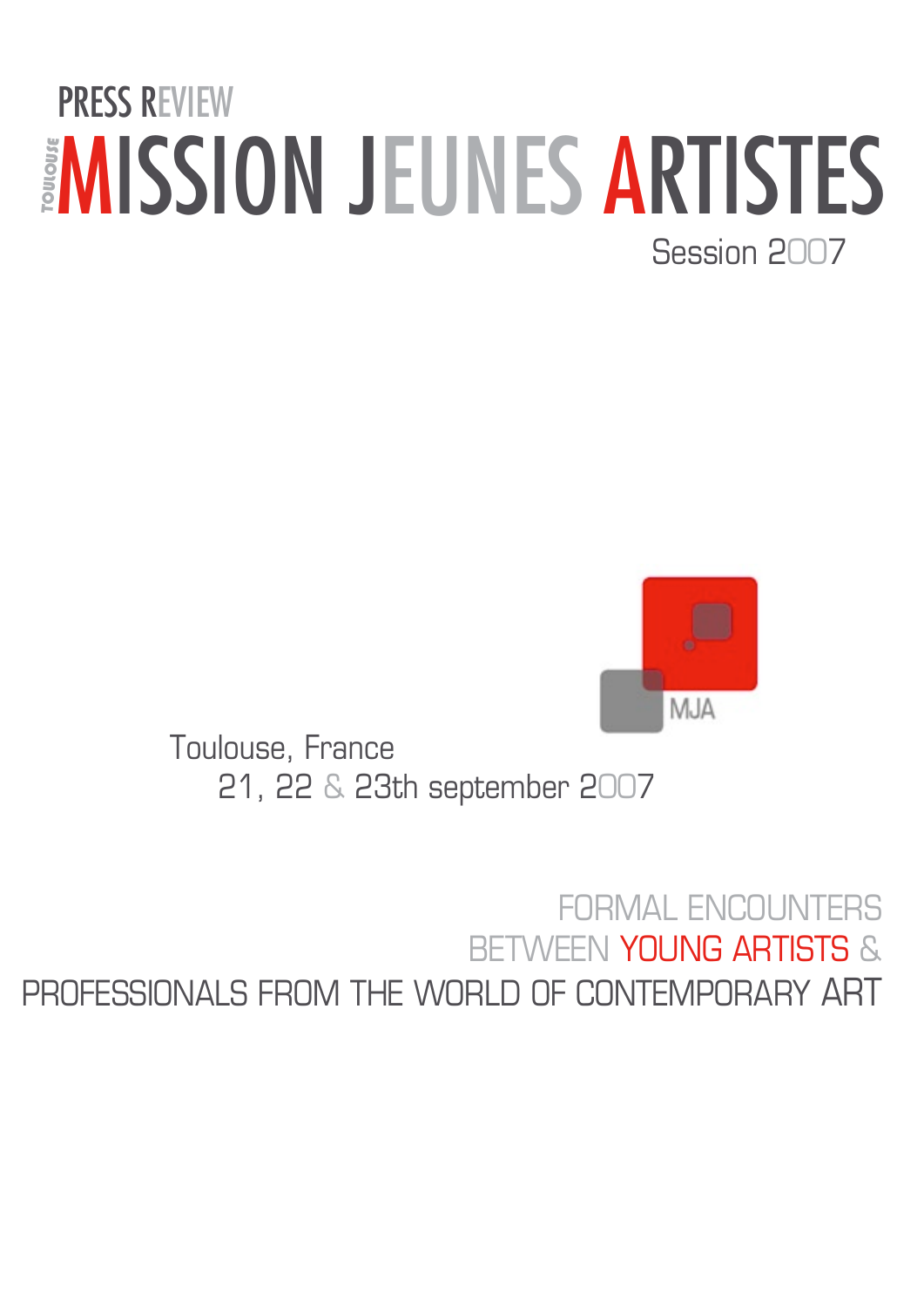The Young Artists Mission (MJA), an event unique in France and the fruit of a vigorous selection process, organised by the Forum de l'Image, aims at accompanying young European creators through their first steps by organising formalised encounters with professionals from the world of contemporary art.

Communication delegate : Claire Barraud - claire@forumdelimage.org Forum de l'Image 6, av. Albert Durand 31706 BLAGNAC Cedex FRANCE www.mja.fr +33 (0)5 61 53 75 70 www.forumdelimage.org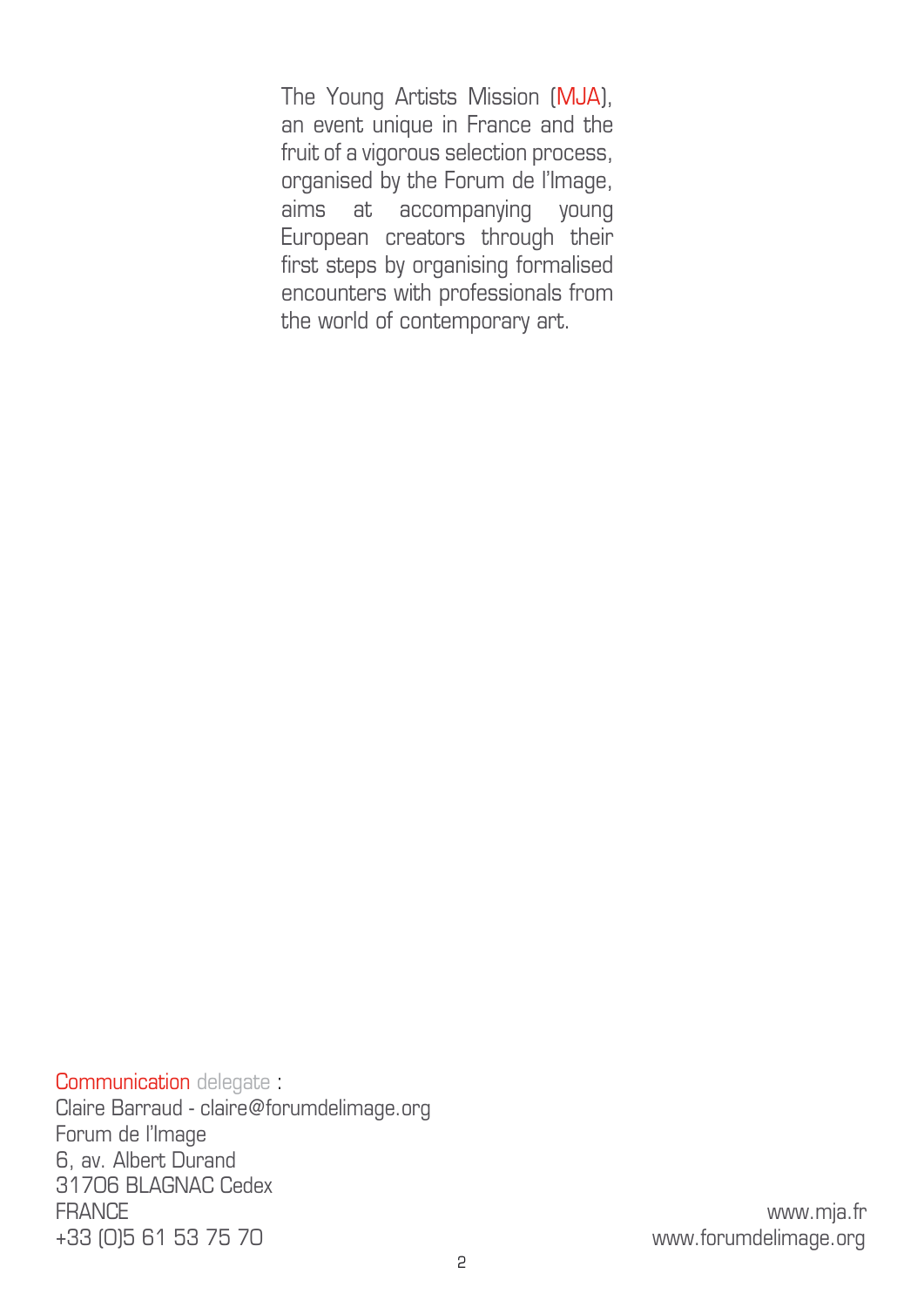# EMISSION JEUNES ARTISTES

Even today, with the multiplicity of role players, exposition centres and the diversity of communication tools, young artists still have great difficulty establishing a relationship with art world professionals. This important step, which can be short-lived if room for dialogue free from materiel constraints is not found, is both delicate and indispensable. Walls between contemporary art professionals and young artists are often difficult to tear down.

A selection made on the approach to and quality of work

For the past six years, the Forum de l'Image has been creating - beyond the framework of its acclaimed festival - conditions favourable to exchanges between young artists and professionals from the world of contemporary art by a rigorous annual selection of work by twenty young creators working in photography, video and/or multimedia. Invitations to apply are broadcast through over 500 outlets within France and abroad. Art galleries, Schools of art, employment agencies and cultural institutions are all used to relay the invitations and to harvest the most eclectic group of candidates possible. The event is free of charge and so allows all to apply, the selection then only being made on their approach to their work and what they have produced. These alone form the basis for designating the winners. Once the selection has been made, the artists will then be given an agenda for seven to nine meetings over a three-day period with art and culture professionals (Arts Centre Directors, academicians, cultural project leaders, gallerists…). These people are chosen not only for their professional legitimacy but also for the diversity of their competences.

The aims of of the Mission Jeunes Artistes (MJA) is to allow the artists an opportunity to have their work evaluated, to receive expert advice and to spark actions that will accompany their first steps (exhibitions, residencies, publishing…).

This year, the MJA will be held during one of the highlights of contemporary art life in France. It will be welcomed by the Festival du Printemps de Septembre to be held on the 21, 22, and 23th of September in the Musée des Abattoirs in Toulouse.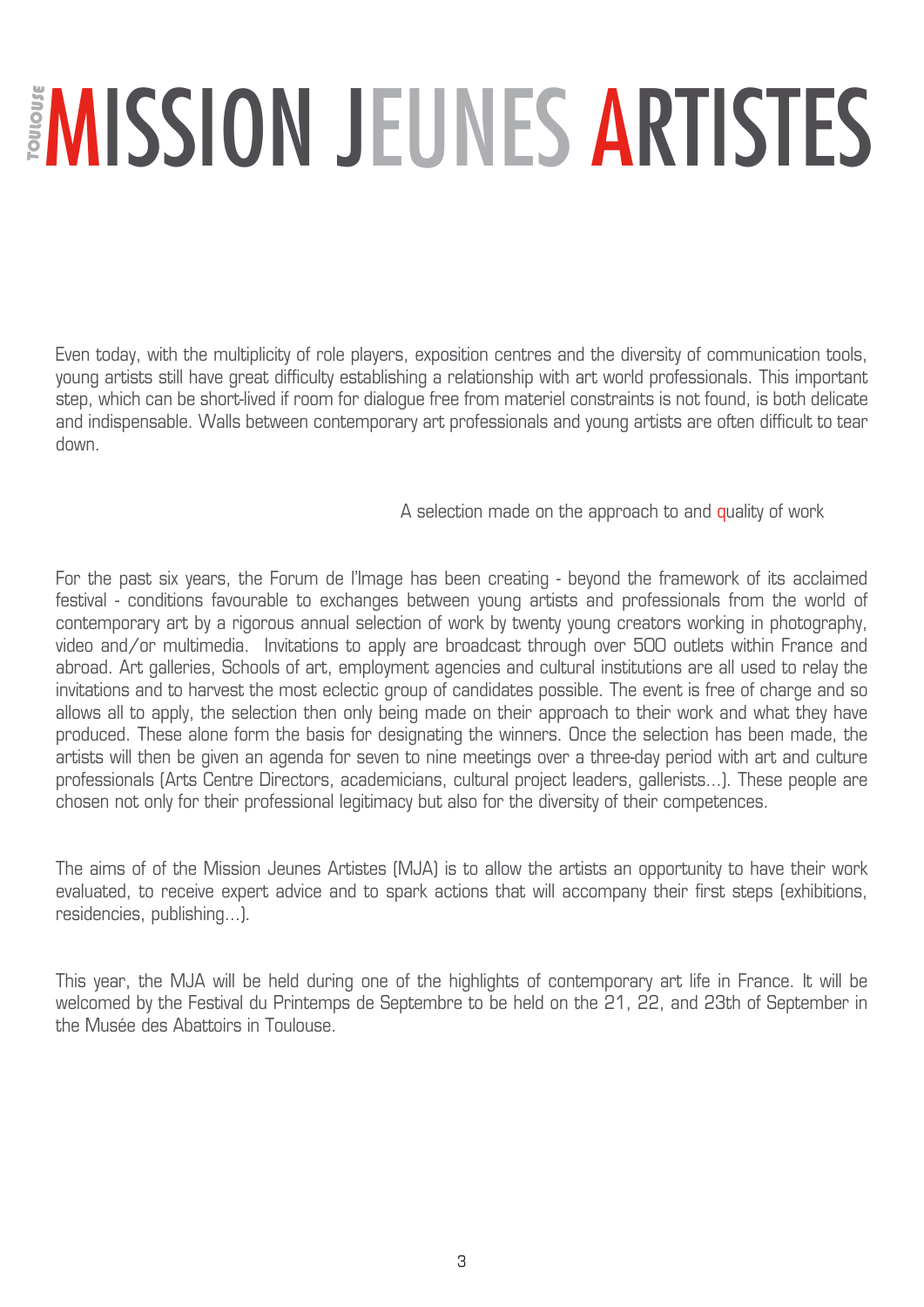## JURY 2006



Damien Sausset, Christian Gattinoni and Marie-Frédérique Hallin

Christian Gattinoni, art critic, Marie-Frédérique Hallin, production manager of the festival Printemps de septembre in Toulouse and Damien Sausset, art critic, came together on 20st April at the DRAC Midi Pyrenees offices to name the winners of Young Artists Mission 2007.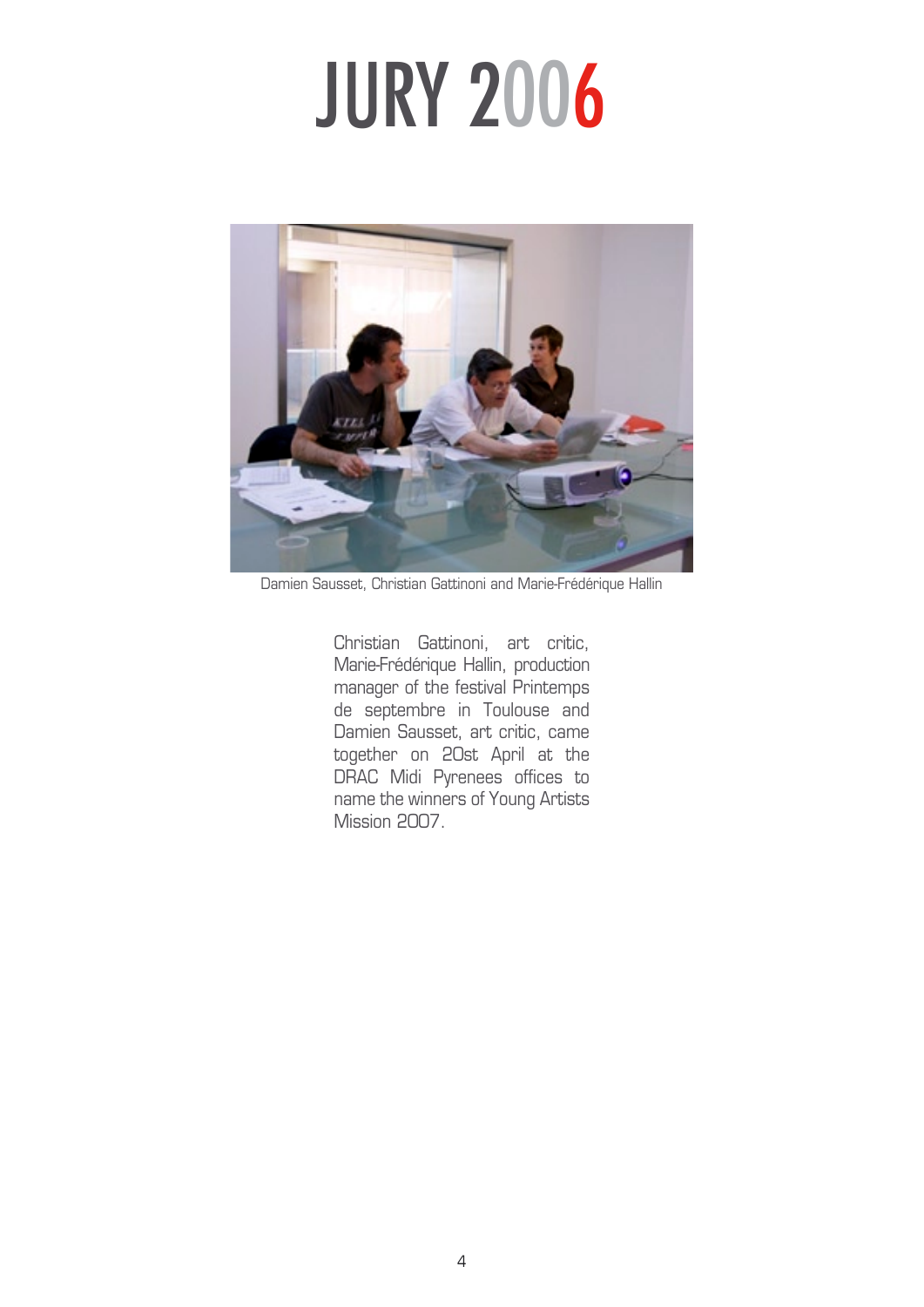## The reviewers

**Michel & Michelle AUER** Art collectors - Hermance (Suisse) **Martin BREINDL** Fluss - Wolkersdorf (Autriche) **Alessandra CAPODACQUA** Fondazione Studio Marangoni - Florence (Italie) **Magda DANYSZ** Galery Magda Danysz - Paris **Françoise DUBOIS** Nord Pas de Calais ministry of culture regional representative - Lille **Simone DOMPEYRE** Traverse Video Festival Director - Toulouse **Paul di FELICE** Editorial director of the Café Crème Publishing house - Luxembourg **Marcel FORTINI** Director ot the Centre Méditerranéen de la Photographie - Bastia **Christian GATTINONI** Art Director of the Forum de l'Image - Paris **Léa GAUTHIER** Revue Mouvement - Paris **Cécile GRIESMAR** Galery Griesmar et Tamer - Paris **Jean-Marc LACABE** Director of the Chateau d'Eau - Toulouse **Patrick LE BESCONT** Director of the Publishing house Filigranes - Trézélan **Arlette MALIE** Video supervisor for the Espace Croix-Baragnon - Toulouse **Brigit MEUNIER-BOSCH** Director of the bbb - Toulouse **Françoise PARFAIT** Vidéo art critic - Paris **Hélène POQUET** Contemporary art assistant supervisor - Les Abattoirs - Toulouse **Ulrich HAAS-PURSIAINEN** Photographic Center Nykyaika - Tampéré (Finlande) **Sophie ROBNARD** Culturesfrance representative - Paris **David ROSENBERG** Art curator - Paris **Jean-François ROSPAPE** Director of L'Imagerie - Lannion (22 **François SAINT-PIERRE** Director of the Centre de photographie de Lectoure (32 **Damien SAUSSET** Art critic - Paris **Gilles VERNERET** Gallery Le Bleu du Ciel Director - Lyon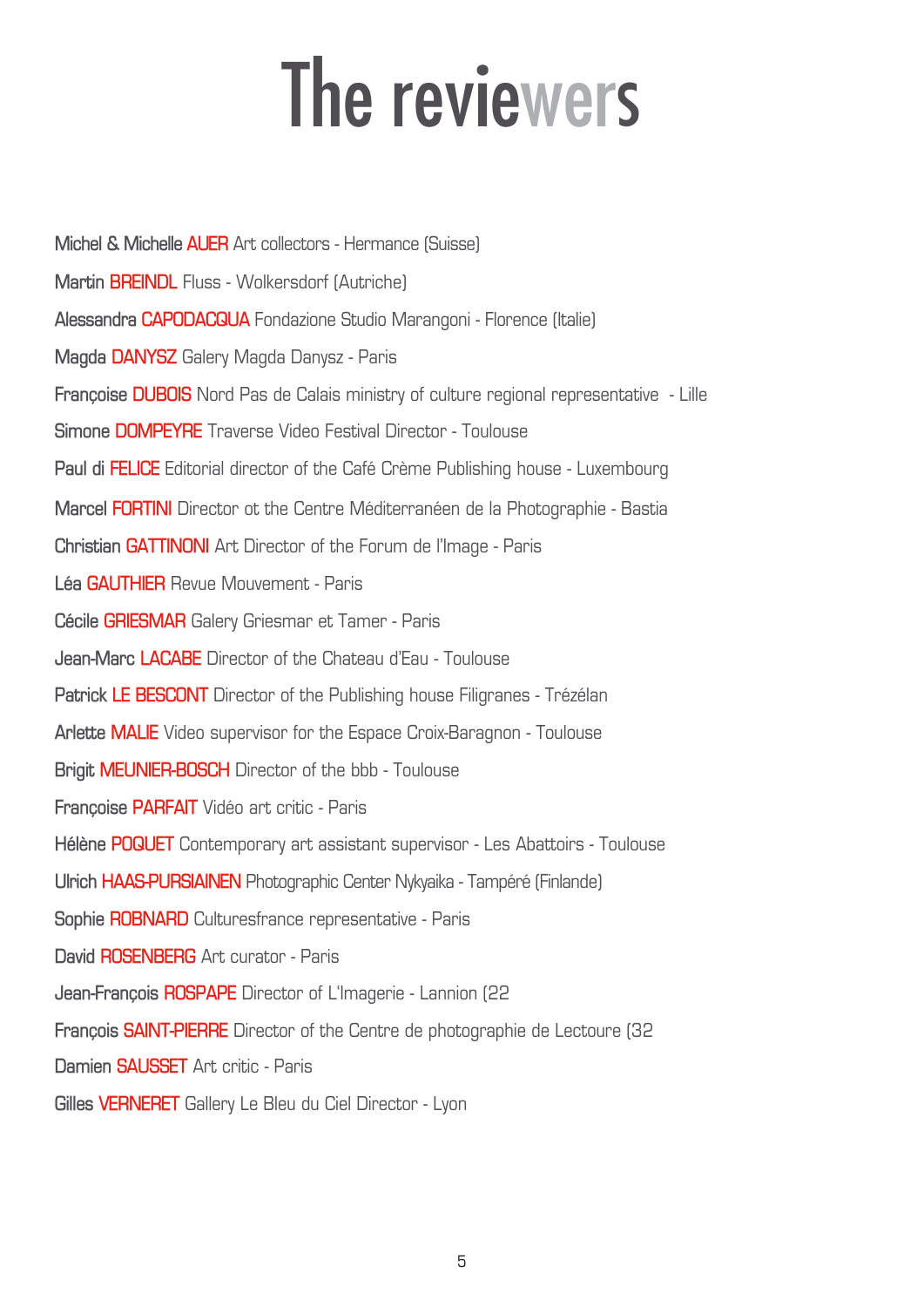## The lauréats

On the 20th of april 2007, after deliberations, **Christian Gattinoni**, **Marie-Frédérique Hallin** and **Damien Sausset** have selected the following artists :

**Mélanie BERGER** Paris - **Multimedia Barbara BOUYNE** Paris - **Photo Verena CHOMET-DURIN** Toulouse - **Photo Joël CURTZ** Strasbourg - **Photo Frédéric DELANGLE** Rueil Malmaison (92) - **Video Bertrand DEZOTEUX** Roubaix - **Video Estelle FRIDLENDER** Paris - **Photo Sabrina FRIIO** Genève (Sweden) - **Photo Delphine GAMBLIN** Montreuil/bois (93) - **Photo Augustin GIMEL** Paris - **Video Isabelle GIOVACCHINI** Paris - **Video Anne GOLAZ** Vevey (Sweden) - **Photo Vladimir GONZALES PORTALES** Toulouse - **Video Franziska KLOSE** Leipzig (Germany) - **Photo Fiona LINDRON** Dijon - **Video Sandrine MARC** Paris - **Photo Nora MARTIROSYAN** Montpellier - **Video Vincent MAUGER** Fougères (35) - **Multimedia Eva MAYER** Paris - **Photo Angela MURR** Stuttgart (Germany) - **Photo Eduardo SERAFIM** Vevey (Sweden) - **Photo Annelise RAGNO** Ruffey les Echirey (21) - **Video Yann SEROT** Paris - **Photo Angela SVORONOU** Athènes (Greace) - **Photo**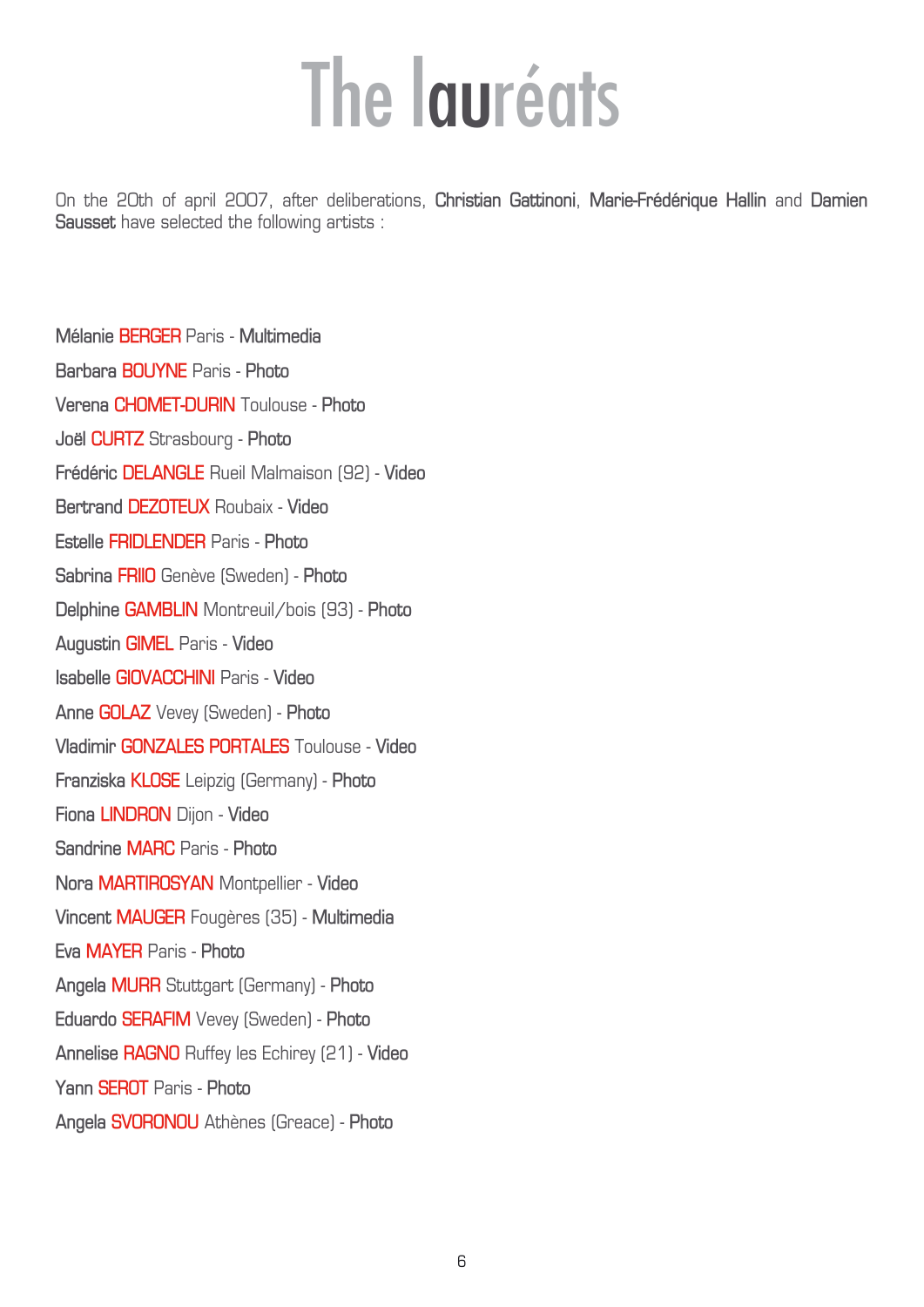**Mélanie BERGER** - Paris **Multimedia** Born in 1979



© M. Berger



**Barbara BOUYNE** - Paris **Photo** Born in 1976

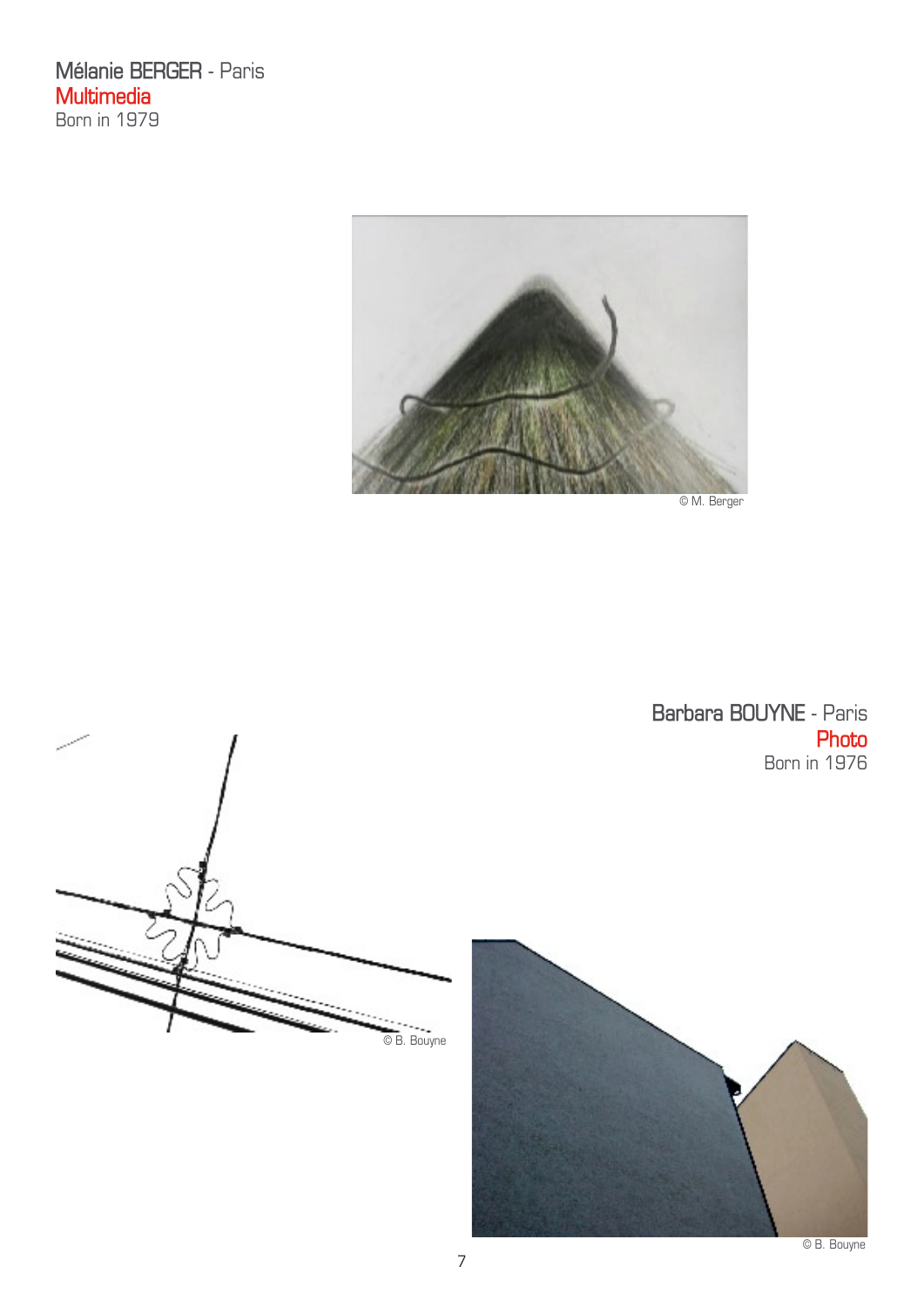#### **Verena CHOMET-DURIN** - Toulouse **Photo**

Born in 1979



© V. Chomet-Durin



© V. Chomet-Durin

**Joël CURTZ - Strasbourg Photo** Born in 1985



© J. Curtz

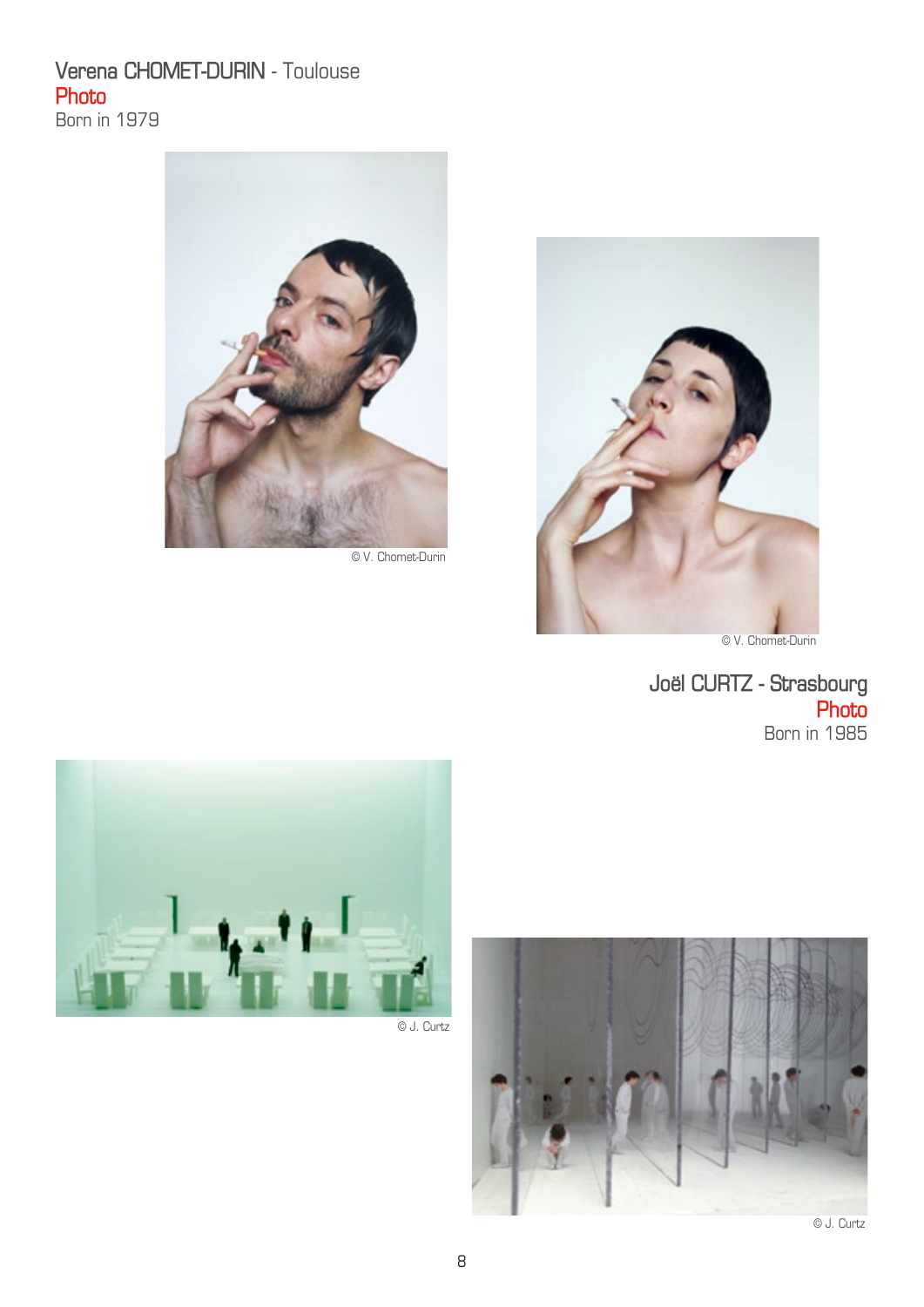#### **Frédéric DELANGLE** - Rueil Malmaison (92) **Video**

Born in 1965



© F. Delangle



© F. Delangle

**Bertrand DEZOTEUX - Roubaix Video** Born in 1982



© B. Dezoteux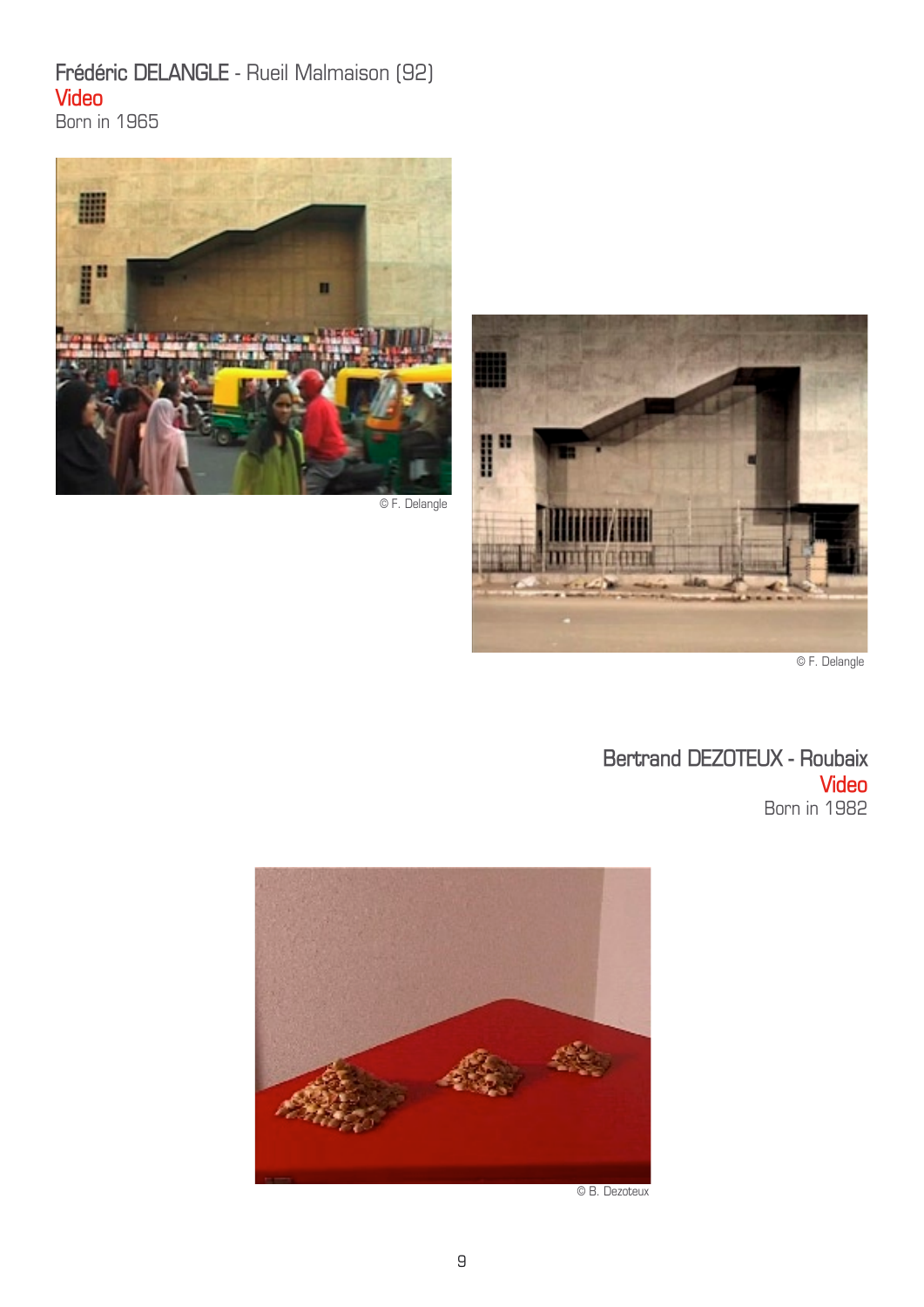#### **Estelle FRIDLENDER** - Paris **Photo**

Born in 1975



© E. Fridlender



© E. Fridlender

**Sabrina FRIIO - Genève (Sweden) Photo** Born in 1980



© S. Friio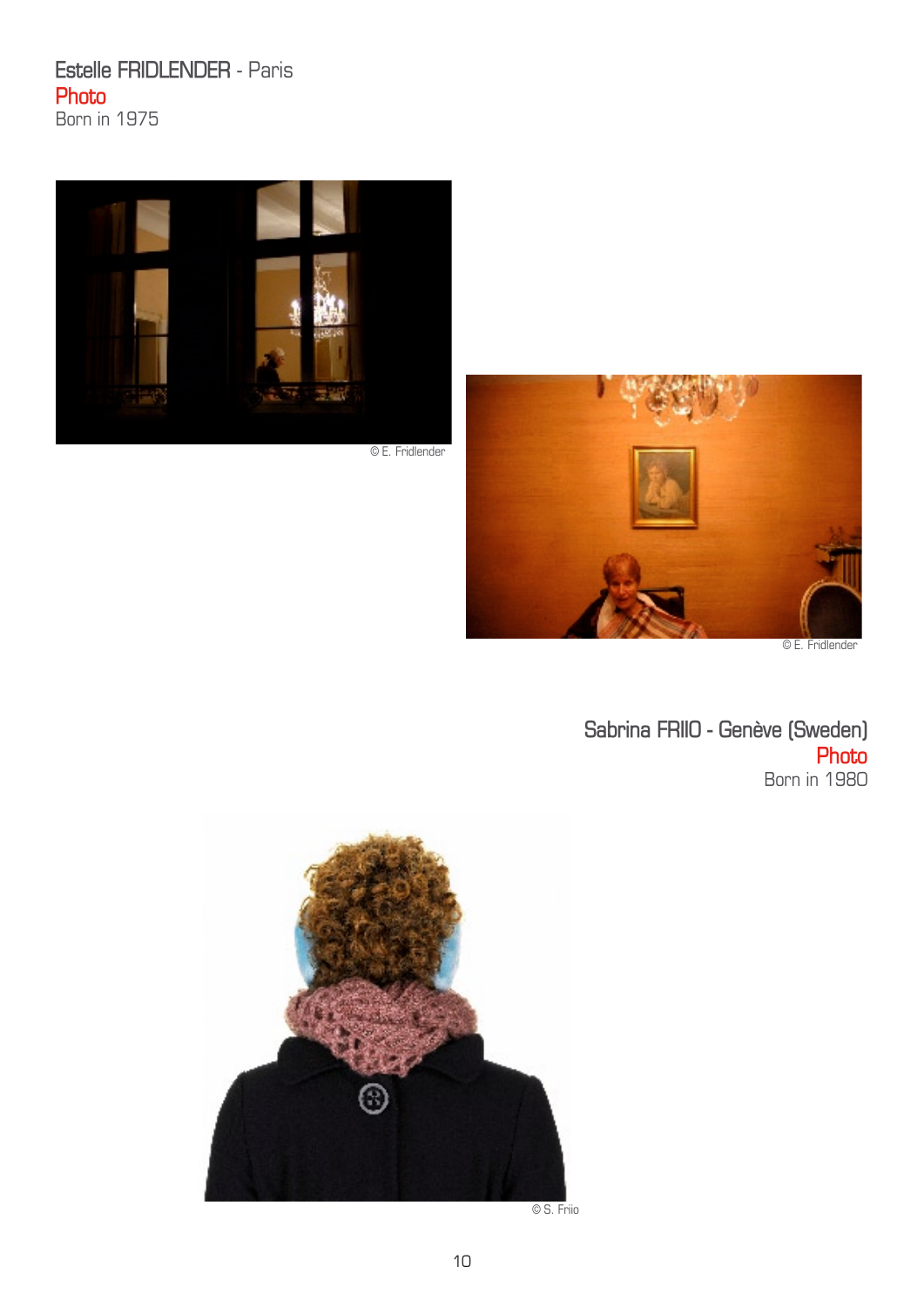#### Delphine GAMBLIN - Montreuil/bois (93) **Photo** Born in 1968



© D. Gamblin

#### **Augustin GIMEL - Paris Video** Born in 1974 - Paris





© A. Gimel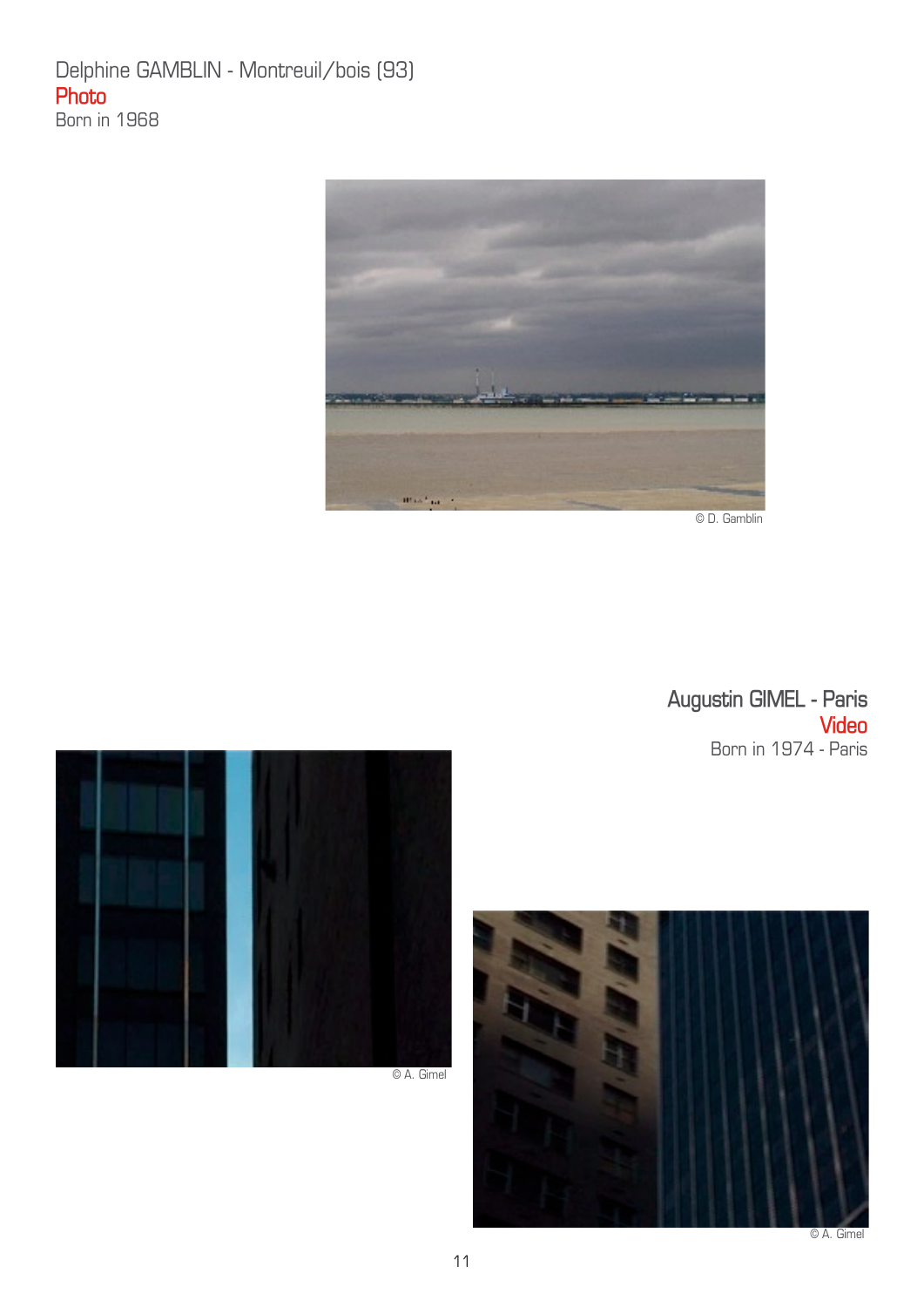#### **Isabelle GIOVACCHINI - Paris Video**

Born in 1982





© I. Giovacchini

**Anne GOLAZ - Vevey (Sweden) Photo** Born in 1983



© A. Golaz



© A. Golaz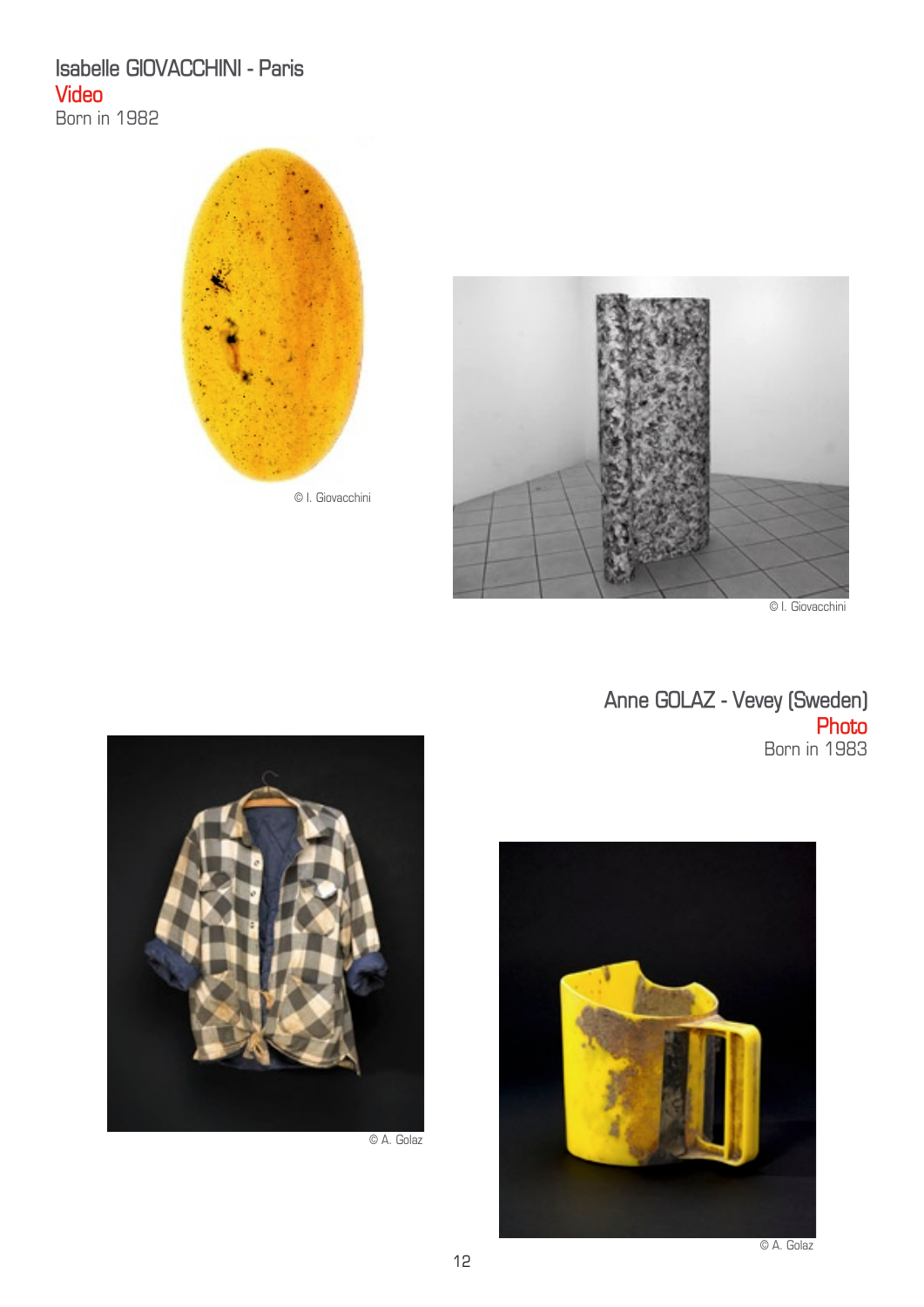#### **Vladimir GONZALES PORTALES - Toulouse Video**

Born in 1977



© V. Gonzales Portales



**Franziska KLOSE - Leipzig (Germany) Photo** Born in 1977



© F. Klose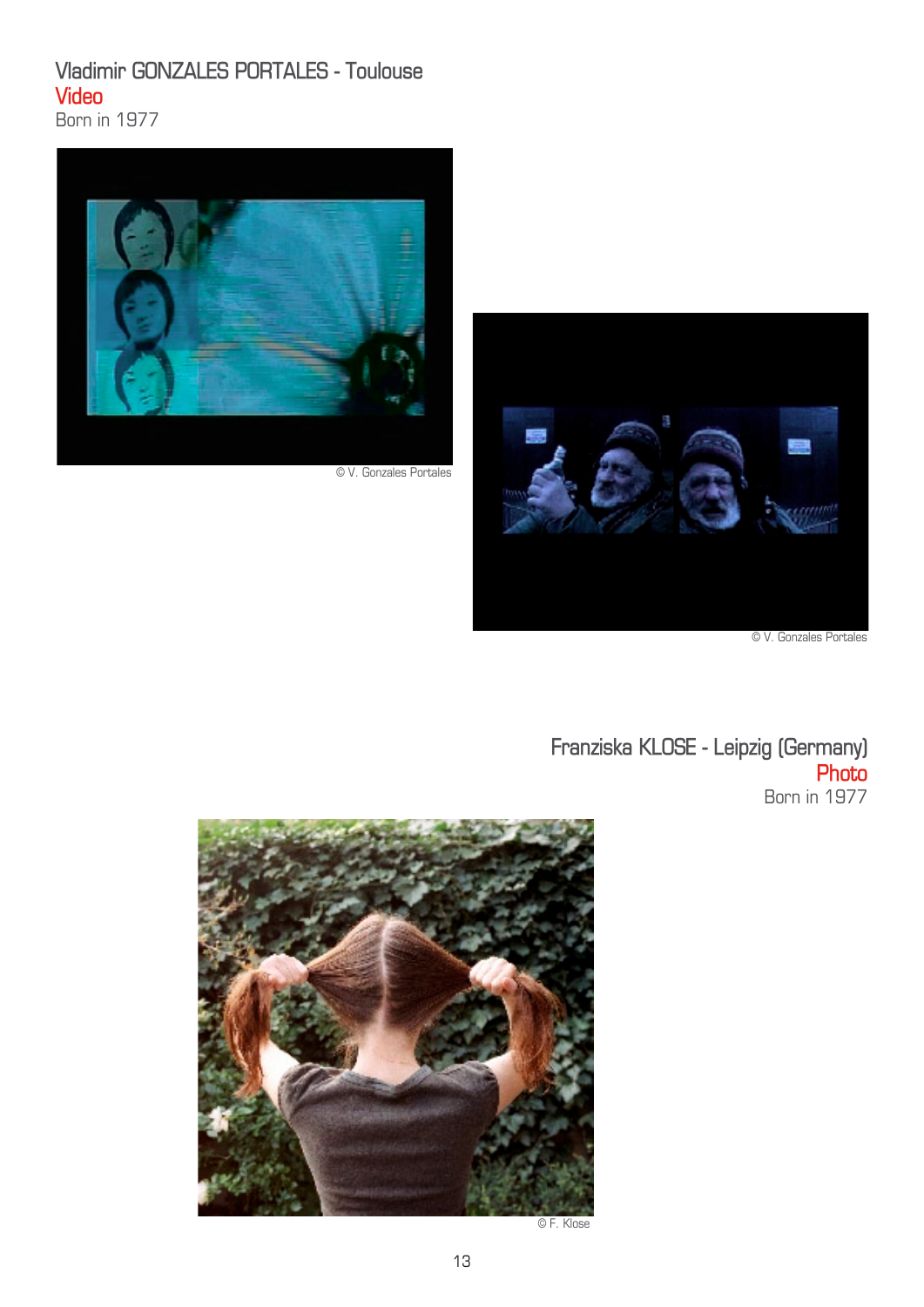**Fiona LINDRON - Dijon Video** Born in 1976



**Sandrine MARC - Paris Photo** Born in 1979



© S. Marc

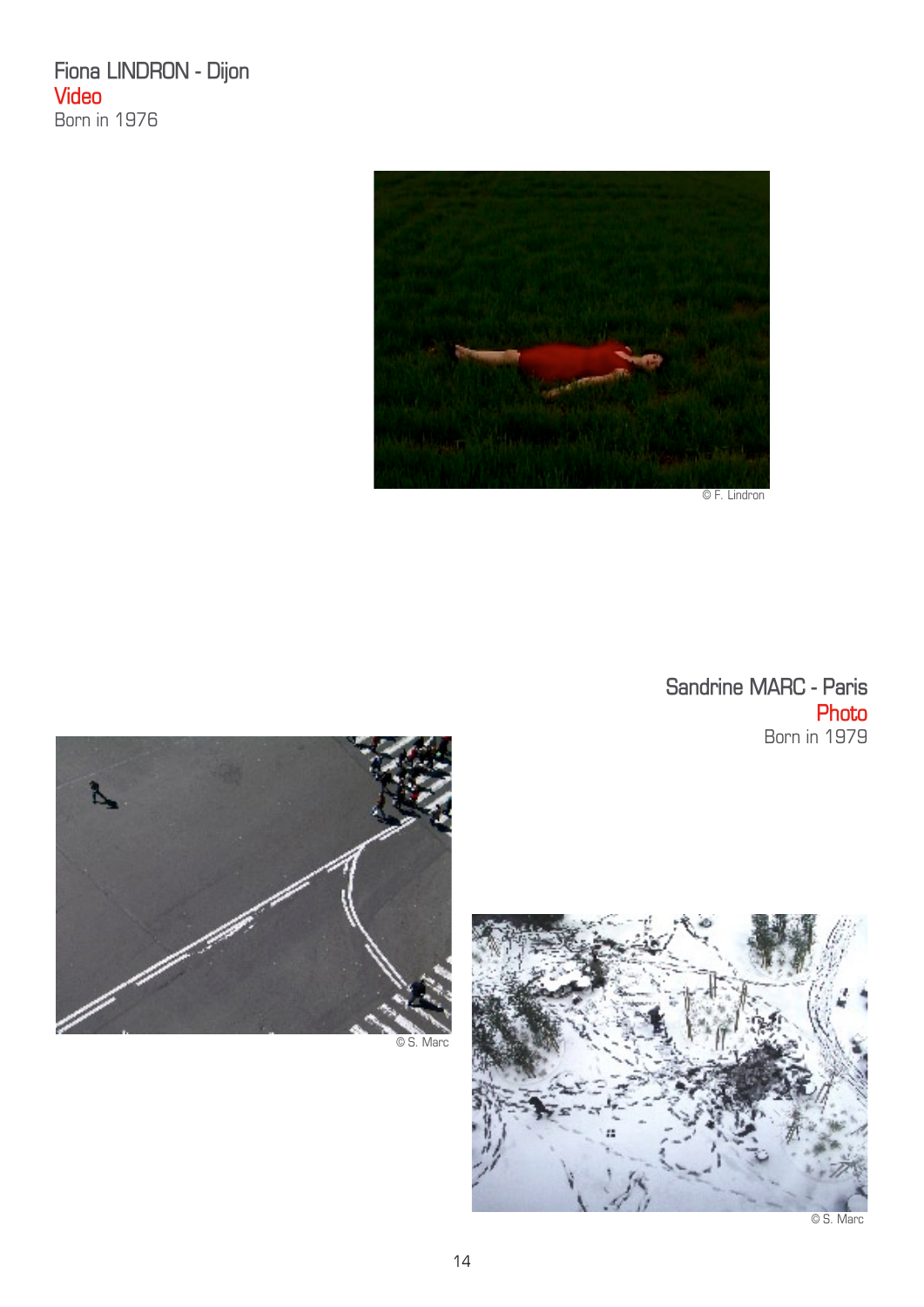#### **Nora MARTIROSYAN - Montpellier Video** Born in 1973





© V. Mauger

**Vincent MAUGER - Fougères (35) Multimedia** Born in 1976

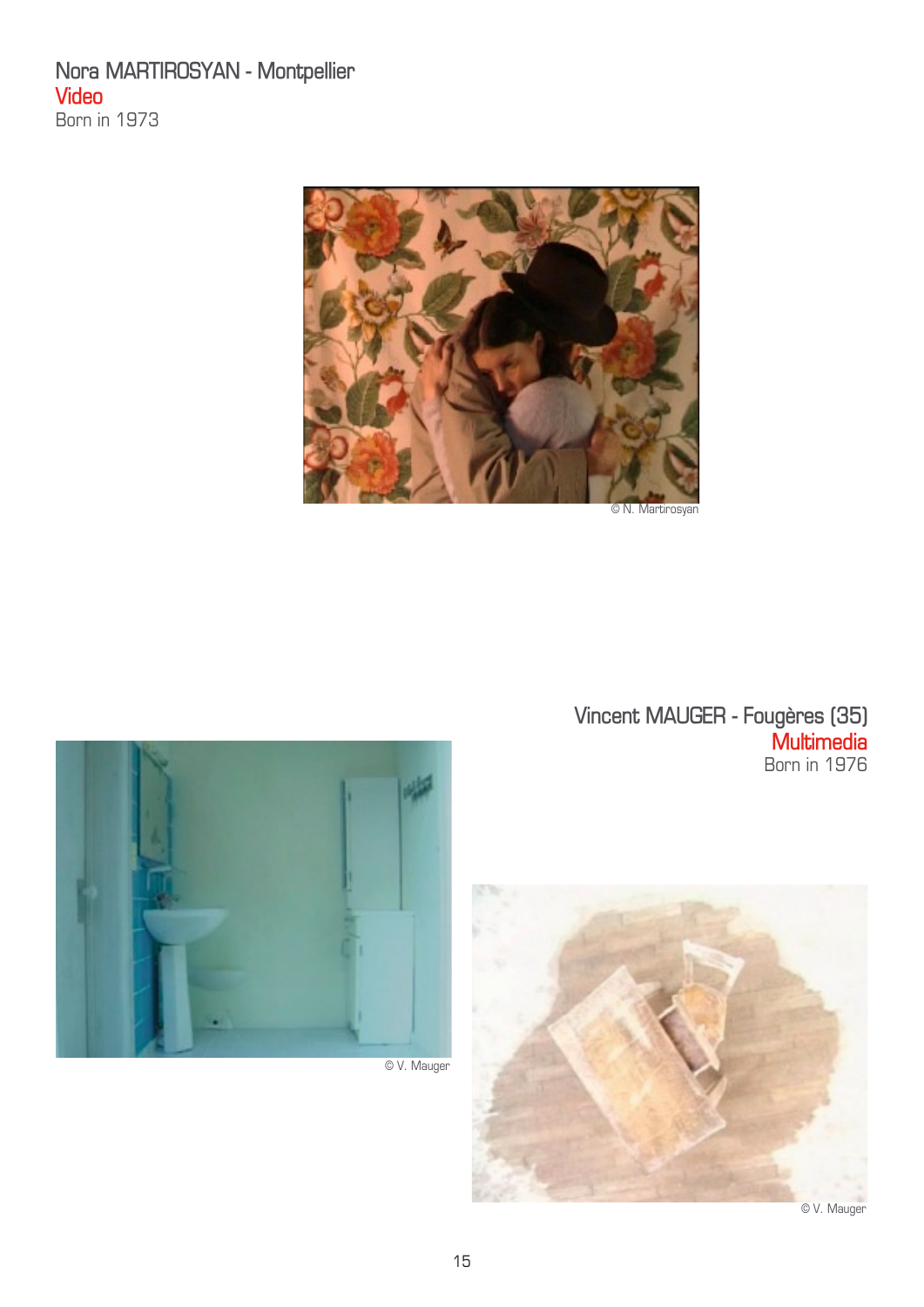Eva MAYER - Paris **Photo** Born in 1975 - Austria



© E. Mayer

**Angela MURR - Stuttgart (Germany) Photo** Born in 1974



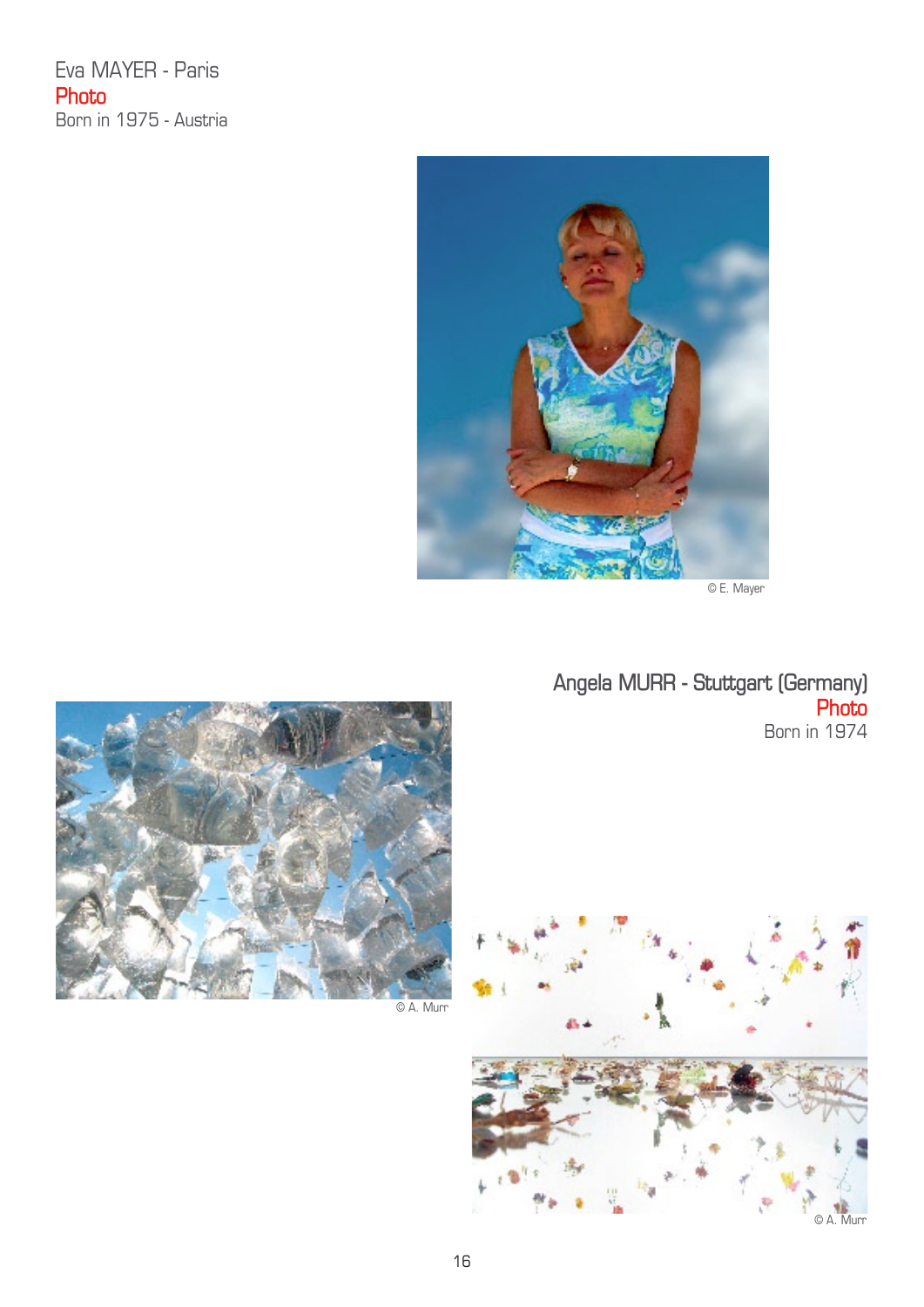#### **Eduardo SERAFIM - Vevey (Sweden) Photo**

Born in 1980



© E Serafim



© E Serafim

**Annelise RAGNO - Ruffey les Echirey (21) Video** Born in 1982



© A. Ragno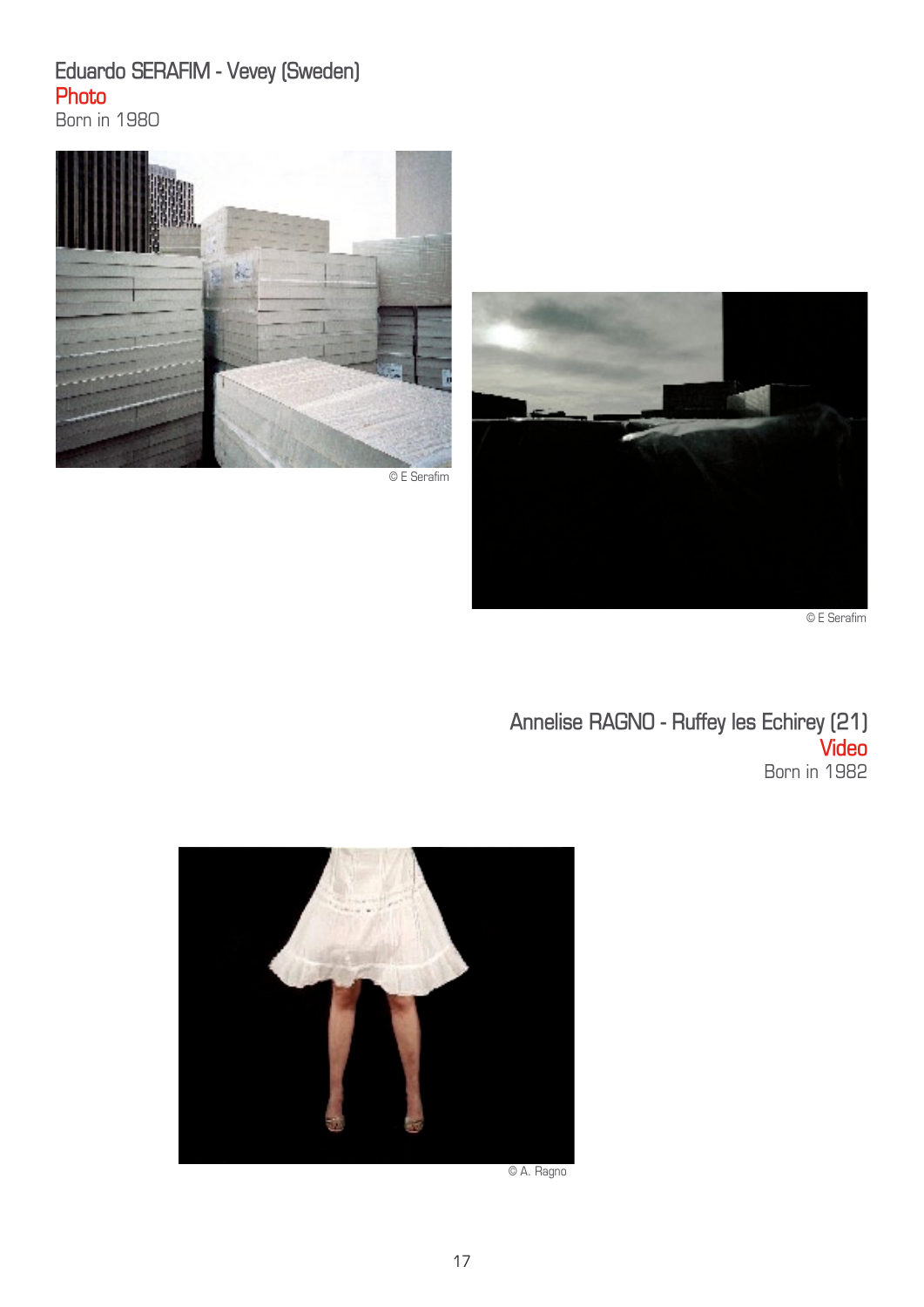**Yann SEROT** - Paris **Photo** Born in 1968



© Y. Serot



© Y. Serot

**Angela SVORONOU - Athènes (Greace) Photo** Born in 1976



© A. Svoronou